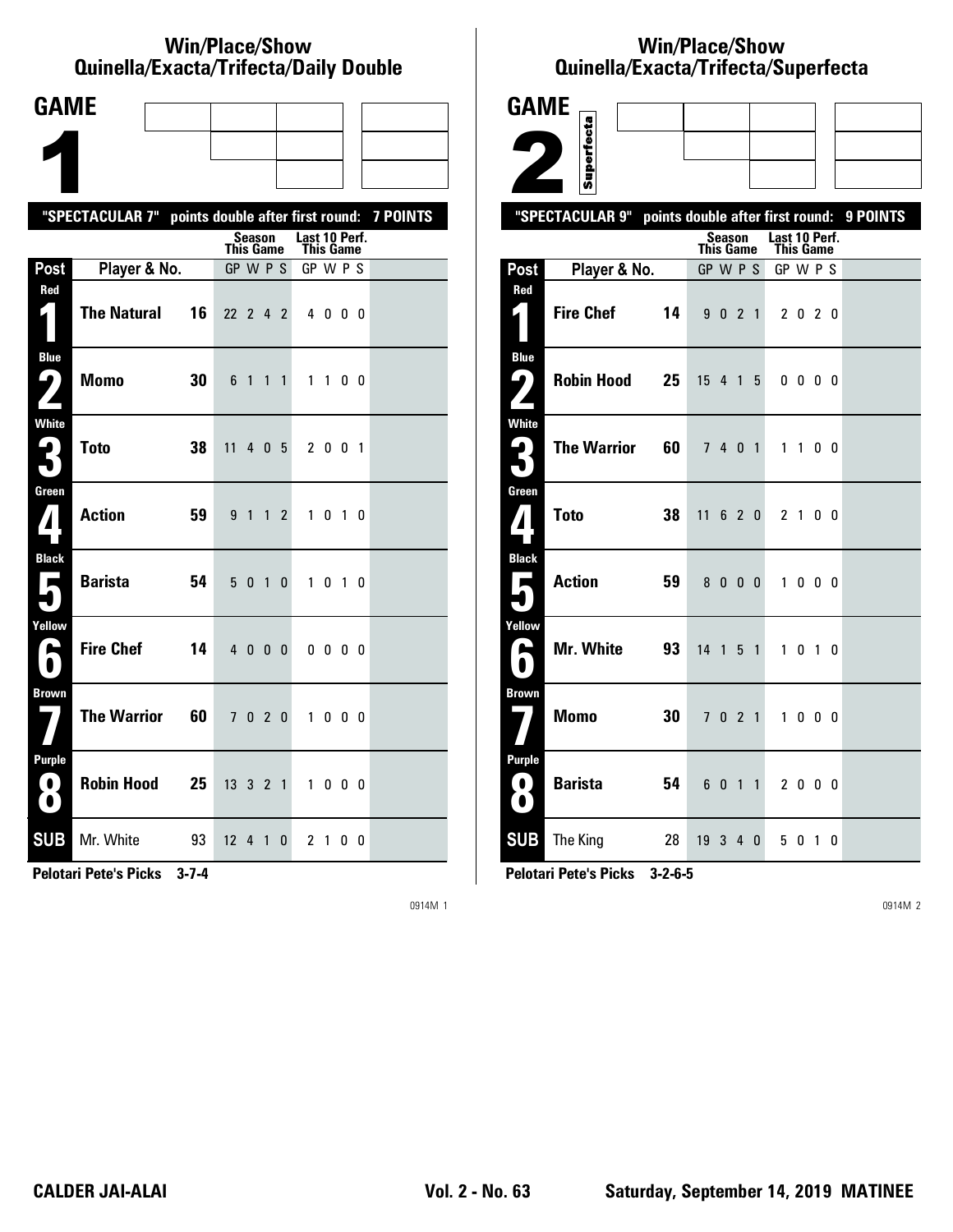## **Win/Place/Show Qui nel la/Exacta/Tri fecta/Pick 5**



|                  | "SPECTACULAR 7"    | points double after first round: |           |                |                               |                |                            |                |              |              | <b>7 POINTS</b> |              |                |                |
|------------------|--------------------|----------------------------------|-----------|----------------|-------------------------------|----------------|----------------------------|----------------|--------------|--------------|-----------------|--------------|----------------|----------------|
|                  |                    |                                  | This Game | Season         |                               |                | Last 10 Perf.<br>This Game |                |              |              | All Games       | Team         |                |                |
| Post             | Player & No.       |                                  | GP W P S  |                |                               |                | GP W P S                   |                |              |              | GP W P S        |              |                |                |
| Red              | <b>Fire Chef</b>   | 14                               | 11        | 3              | $\overline{4}$                | $\Omega$       | 3                          | 1              | 1            | 0            | 5               | $2^{\circ}$  | $\bf{0}$       | 1              |
|                  | <b>Momo</b>        | 30                               | 10        | 1              | 3                             | 1              | 1                          | O              | 1            | 0            |                 |              |                |                |
| <b>Blue</b><br>4 | <b>Smooth Papa</b> | 57                               | 39        | 6              | $\overline{4}$                | 4              | 0                          | 0              | 0            | 0            | 5               | $\mathbf{0}$ | 4              | $\mathbf{1}$   |
|                  | <b>The Warrior</b> | 60                               | 15        | 7              | 2                             | 1              | 2                          | 1              | 0            | 1            |                 |              |                |                |
| <b>White</b>     | <b>Robin Hood</b>  | 25                               | 24        | 5              | $\overline{2}$                | $\overline{2}$ | 4                          | 0              | 0            | 1            | 9               | $\mathbf{0}$ | 2 <sub>3</sub> |                |
|                  | <b>The Natural</b> | 16                               | 38        | 1              |                               | 6 13           | 6                          | 0              | 1            | 2            |                 |              |                |                |
| Green            | La Primera         | 99                               | 11        | $\Omega$       | 1                             | $\mathbf{1}$   | 1                          | 0              | 0            | n            | $\overline{4}$  | $\Omega$     | 1              | 1              |
|                  | <b>The King</b>    | 28                               | 45        | 7              | 9                             | 3              | 8                          | 2              | 1            | 0            |                 |              |                |                |
| <b>Black</b>     | <b>Mr. White</b>   | 93                               | 32        | 6              | $\overline{\phantom{a}}$      | 8              | 6                          | 1              | 0            | <sub>0</sub> | $142$           |              | 3              | $\overline{1}$ |
|                  | <b>El Nino</b>     | 84                               | 37        | 6              | 5                             | 6              | 7                          | 1              | 1            | 2            |                 |              |                |                |
| Yellow           | <b>The General</b> | 23                               | 47        | 3              | 3                             | 9              | 9                          | 0              | 1            | 2            | 13              | $\mathbf{0}$ | $\mathbf{0}$   | $\overline{2}$ |
| $\bullet$        | <b>Action</b>      | 59                               | 35 10     |                | $\overline{2}$                | 8              | 8                          | 3              | 0            | 3            |                 |              |                |                |
| Brown            | <b>Toto</b>        | 38                               | 17        | 5              | 1                             | 2              | 4                          | $\overline{2}$ | $\mathbf{1}$ | 0            | 7               | $\Omega$     | 1              | 1              |
|                  | <b>Big Z</b>       | 37                               | 24        | $\Omega$       | 1                             | 1              | 5                          | O              | 0            | 0            |                 |              |                |                |
| Purple           | <b>Super Jules</b> | 29                               | 25        | $\overline{2}$ | $\mathbf{1}$                  | 6              | 7                          | $\overline{2}$ | 0            | 2            | 3               | $\bf{0}$     | 0              | 0              |
|                  | <b>Barista</b>     | 54                               | 20        | 1              | 2                             | 2              | 5                          | 0              | 1            | 0            |                 |              |                |                |
| SUBS             | Cabby<br>Yoda      | 35<br>76                         | 47<br>19  | 5<br>0         | 8<br>$\overline{\phantom{a}}$ | 4<br>1         | 8<br>4                     | 1<br>0         | 3<br>1       | 1<br>0       |                 |              |                |                |
|                  |                    |                                  |           |                |                               |                |                            |                |              |              |                 |              |                |                |

**Pelotari Pete's Picks 6-7-2**

0914M 3

## **Win/Place/Show Qui nel la/Exacta/Tri fecta**



|                   | "SPECTACULAR 7"           | points double after first round: |           |                     |                          |                |               |                     |                     |                     | <b>7 POINTS</b> |              |                |                |
|-------------------|---------------------------|----------------------------------|-----------|---------------------|--------------------------|----------------|---------------|---------------------|---------------------|---------------------|-----------------|--------------|----------------|----------------|
|                   |                           |                                  | This Game | <b>Season</b>       |                          |                | Last 10 Perf. | This Game           |                     |                     | All Games       | <b>Team</b>  |                |                |
| <b>Post</b>       | Player & No.              |                                  | GP        |                     | <b>WPS</b>               |                | GP W P        |                     |                     | S                   | GP W P S        |              |                |                |
| Red               | <b>Straight Dealin 10</b> |                                  | 25        | 4                   | $\overline{2}$           | $\overline{2}$ | 6             | 0                   | $\overline{2}$      | 1                   | 1               | 0            | 0              | $\mathbf{0}$   |
|                   | Momo                      | 30                               | 14        | 3                   | $\overline{\phantom{a}}$ | 1              | $\mathfrak z$ | 1                   | 0                   | 0                   |                 |              |                |                |
| <b>Blue</b><br>9  | La Primera                | 99                               | 11        | 0                   | 1                        | 1              | 1             | 0                   | $\Omega$            | 0                   | 1               | 0            | $\mathbf{0}$   | 0              |
|                   | <b>The Natural</b>        | 16                               | 39        | 5                   | 8                        | 5              | 8             | 2                   | 1                   | 2                   |                 |              |                |                |
| <b>White</b>      | <b>Toto</b>               | 38                               | 21        | 5                   | 3                        | $\overline{2}$ | 4             | 2                   | 0                   | 0                   | 3               | 0            | $\mathbf{0}$   | 0              |
|                   | <b>Barista</b>            | 54                               | 17        | 1                   | 1                        | 4              | 5             | 1                   | 0                   | 2                   |                 |              |                |                |
| Green             | <b>Grave Digger</b>       | 31                               | 35        | 4                   | $\overline{7}$           | 6              | 5             | 1                   | 1                   | 1                   | 4               | $\mathbf{0}$ | $\mathfrak{p}$ | $\overline{0}$ |
| ◢                 | <b>Big Z</b>              | 37                               | 22        | 0                   | 1                        | 1              | 5             | 0                   | 1                   | 0                   |                 |              |                |                |
| <b>Black</b><br>Е | <b>Smooth Papa</b>        | 57                               | 37 10     |                     | 5                        | 5              | 0             | 0                   | 0                   | 0                   | 5               | 3            | $\mathbf{0}$   | $\mathbf{0}$   |
|                   | <b>The Gladiator</b>      | 77                               | 28        | 4                   | 5                        | 3              | 5             | 0                   | $\overline{2}$      | 1                   |                 |              |                |                |
| Yellow            | <b>Super Jules</b>        | 29                               | 26        | 3                   | 4                        | 1              | 8             | 1                   | 0                   | 1                   | 6               | $\mathbf{0}$ | $\overline{0}$ | $\overline{1}$ |
|                   | <b>El Nino</b>            | 84                               | 38        | 6                   | 6                        | $\overline{2}$ | 6             | 0                   | 1                   | 0                   |                 |              |                |                |
| Brown             | <b>The Ace</b>            | 92                               | 51        | 8                   | 8                        | 3              | 9             | 1                   | 1                   | 1                   | 11              | 1            | 1              | 1              |
|                   | <b>Action</b>             | 59                               | 29        | 6                   | 3                        | 7              | 6             | 2                   | 0                   | 2                   |                 |              |                |                |
| Purple            | <b>The General</b>        | 23                               | 44        | 5                   | 5                        | 6              | 9             | 1                   | $\overline{2}$      | 0                   | $\overline{7}$  | 0            | $\mathbf{0}$   | - 0            |
| $\bullet$         | Yoda                      | 76                               | 19        | 1                   | 0                        | 0              | 4             | 0                   | 0                   | 0                   |                 |              |                |                |
| <b>SUBS</b>       | Mr. White<br>The King     | 93<br>28                         | 30<br>34  | $\overline{2}$<br>3 | 4<br>5                   | 5<br>5         | 6<br>8        | 0<br>$\overline{c}$ | 0<br>$\overline{c}$ | $\overline{c}$<br>1 |                 |              |                |                |
|                   |                           |                                  |           |                     |                          |                |               |                     |                     |                     |                 |              |                |                |

**Pelotari Pete's Picks 8-2-3**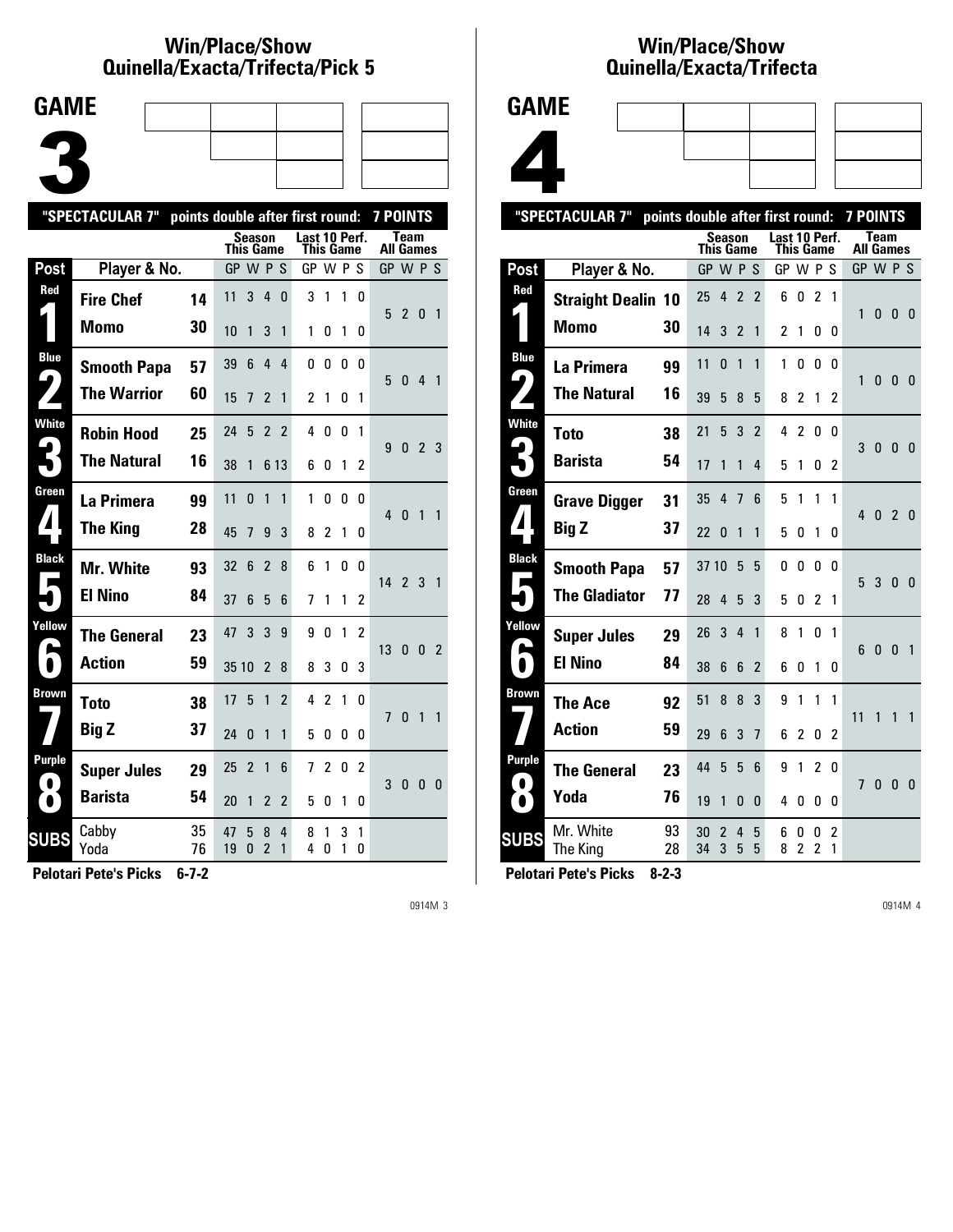# **Win/Place/Show Qui nel la/Exacta/Tri fecta**

| <b>GAME</b> |  |  |
|-------------|--|--|
|             |  |  |
|             |  |  |
|             |  |  |
|             |  |  |
|             |  |  |
|             |  |  |
|             |  |  |

|                     | "SPECTACULAR 7"           |          |                  |                          |                |                          | points double after first round:  |                |        |        | <b>7 POINTS</b>  |                |                |                |
|---------------------|---------------------------|----------|------------------|--------------------------|----------------|--------------------------|-----------------------------------|----------------|--------|--------|------------------|----------------|----------------|----------------|
|                     |                           |          | <b>This Game</b> | <b>Season</b>            |                |                          | Last 10 Perf.<br><b>This Game</b> |                |        |        | <b>All Games</b> | <b>Team</b>    |                |                |
| Post                | Player & No.              |          | GP W P S         |                          |                |                          | GP W P S                          |                |        |        | GP W P S         |                |                |                |
| Red                 | La Primera                | 99       | 7                | 0                        | $\mathbf{0}$   | 1                        | 1                                 | 0              | 0      | 0      | 4                | $\mathbf{0}$   | 0 <sub>2</sub> |                |
|                     | <b>Action</b>             | 59       | 38               | 4                        | 4              | 1                        | 5                                 | 1              | 1      | 0      |                  |                |                |                |
| <b>Blue</b>         | <b>Smooth Papa</b>        | 57       | 28               | $\overline{2}$           | 4              | 1                        | 0                                 | 0              | 0      | 0      | 9                | $\overline{4}$ | 0 <sub>0</sub> |                |
| 9,                  | <b>El Nino</b>            | 84       | 33               | 4                        | 8              | 5                        | 7                                 | 2              | 2      | 1      |                  |                |                |                |
| <b>White</b>        | <b>Grave Digger</b>       | 31       | 27               | 3                        | 5              | 4                        | 6                                 | 0              | 1      | 1      | 5                | $\bf{0}$       | $\overline{2}$ | $\overline{1}$ |
|                     | <b>Barista</b>            | 54       | 18               | $\mathfrak z$            | 1              | 2                        | 5                                 | 1              | 1      | 1      |                  |                |                |                |
| Green               | Cabby                     | 35       | 33               | $\mathfrak{p}$           | 4              | $\overline{\phantom{a}}$ | 5                                 | 1              | 1      | U      | 15               | 3              | 1              | $\mathbf{1}$   |
|                     | <b>The King</b>           | 28       | 40               | 5                        | 3              | 8                        | 6                                 | O              | 0      | 2      |                  |                |                |                |
| <b>Black</b>        | Mr. White                 | 93       | 29               | 5                        | 7              | 4                        | 7                                 | $\overline{c}$ | 3      | 1      | 4                | $\mathbf{0}$   | $\mathbf{0}$   | $\overline{0}$ |
|                     | Yoda                      | 76       | 11               | N                        | 1              | 0                        | 0                                 | 0              | 0      | 0      |                  |                |                |                |
| Yellow              | <b>Robin Hood</b>         | 25       | 41               | 4                        | 4 1 1          |                          | 9                                 | 1              | 1      | 1      | 12               | $\mathbf{0}$   | 5 <sub>3</sub> |                |
| $\blacksquare$      | <b>The Gladiator</b>      | 77       | 30               | 4                        | 1              | 4                        | 8                                 | $\overline{c}$ | 0      | 1      |                  |                |                |                |
| Brown               | <b>Straight Dealin 10</b> |          | 18               | $\overline{\phantom{a}}$ | $\mathbf{1}$   | 0                        | 4                                 | 0              | 0      | 0      | 10               | $\overline{1}$ | $\overline{2}$ | $\overline{0}$ |
|                     | <b>The Natural</b>        | 16       | 30               | 4                        | 4              | 5                        | 5                                 | O              | 1      | 0      |                  |                |                |                |
| Purple<br>$\bullet$ | <b>Fire Chef</b>          | 14       | 20               | 4                        | $\overline{2}$ | 3                        | 8                                 | 3              | 0      | 2      | 7                | 3              | 2 1            |                |
| $\bullet$           | <b>The Warrior</b>        | 60       | 48 11 11         |                          |                | 7                        | 8                                 | 1              | 1      | 1      |                  |                |                |                |
| <b>SUBS</b>         | The Ace<br>Momo           | 92<br>30 | 29<br>46         | 2<br>8 1 1               | 3              | 5<br>6                   | 4<br>8                            | 0<br>1         | 1<br>2 | 0<br>2 |                  |                |                |                |
|                     |                           |          |                  |                          |                |                          |                                   |                |        |        |                  |                |                |                |

**Pelotari Pete's Picks 2-3-6**

0914M 5

# **Win/Place/Show Qui nel la/Exacta/Tri fecta/Super fecta**



|                     | "SPECTACULAR 9"<br>points double after first round:   |                |                |                |                |                            |        |                |              | 9 POINTS |                          |                |                |
|---------------------|-------------------------------------------------------|----------------|----------------|----------------|----------------|----------------------------|--------|----------------|--------------|----------|--------------------------|----------------|----------------|
|                     |                                                       | This Game      | <b>Season</b>  |                |                | Last 10 Perf.<br>This Game |        |                |              |          | <b>Team</b><br>All Games |                |                |
| Post                | Player & No.                                          | GP W P S       |                |                |                | GP W P S                   |        |                |              | GP W P S |                          |                |                |
| Red                 | <b>Super Jules</b><br>29                              | 18             | 0              | $\bf{0}$       | $\overline{c}$ | 7                          | 0      | 0              | 1            | 3        | $\bf{0}$                 | $\bf{0}$       | $\overline{0}$ |
|                     | <b>Big Z</b><br>37                                    | 8              | $\mathbf{0}$   | 0              | 0              | 0                          | 0      | 0              | 0            |          |                          |                |                |
| <b>Blue</b><br>4    | La Primera<br>99                                      | $\overline{7}$ | 1              | 0              | 1              | 1                          | 0      | 0              | 0            | 0        | $\bf{0}$                 | $\bf{0}$       | - 0            |
|                     | 30<br><b>Momo</b>                                     | 45             | 710            |                | 6              | 9                          | 1      | 1              | 1            |          |                          |                |                |
| <b>White</b><br>ພ   | <b>Smooth Papa</b><br>57                              | 23             | 6              | $\overline{4}$ | 1              | 0                          | 0      | $\Omega$       | $\mathbf{0}$ | 14       | 0                        | -5             | $\overline{1}$ |
|                     | <b>The King</b><br>28                                 | 47             | 7              | 5              | $\overline{2}$ | 7                          | 0      | 2              | $\mathbf{0}$ |          |                          |                |                |
| Green               | Mr. White<br>93                                       | 28             | 5              | 4              | 3              | 6                          | 1      | 1              | 1            | 1        | 0                        | $\mathbf{0}$   | $\mathbf{0}$   |
| $\boldsymbol{I}$    | <b>Barista</b><br>54                                  | 18             | $\overline{2}$ | 1              | 0              | 5                          | 0      | 1              | 0            |          |                          |                |                |
| <b>Black</b>        | 35<br>Cabby                                           | 26             | 4              | $\overline{2}$ | 5              | 4                          | 0      | 0              | 1            | 14       | $\mathbf{0}$             | $\overline{1}$ | 4              |
|                     | <b>The Natural</b><br>16                              | 37             | 1              | 5              | 3              | 6                          | 0      | 1              | 1            |          |                          |                |                |
| Yellow<br>A         | <b>The Ace</b><br>92                                  | 36             | $\overline{c}$ | $\mathbf{1}$   | 3              | 8                          | 0      | $\mathbf{0}$   | 1            | 17       | $\overline{2}$           | - 5            | $\mathbf{0}$   |
|                     | <b>El Nino</b><br>84                                  | 40             | 7              | 7              | 5              | 7                          | 3      | 4              | 0            |          |                          |                |                |
| <b>Brown</b>        | 23<br><b>The General</b>                              | 44             | 4              | 5              | 9              | 8                          | 0      | $\overline{c}$ | 3            | 7        | 0                        | $\bf{0}$       | 0              |
|                     | Yoda<br>76                                            | $\overline{4}$ | $\mathbf{0}$   | 1              | 0              | 0                          | 0      | 0              | $\Omega$     |          |                          |                |                |
| Purple<br>$\bullet$ | <b>Straight Dealin</b><br>10                          | 21             | 3              | $\overline{2}$ | 1              | 4                          | 0      | 1              | 0            | 3        | 0                        | $\overline{0}$ | $\overline{2}$ |
| $\bullet$           | <b>The Gladiator</b><br>77                            | 33             | 5              | 6              | 8              | 7                          | 0      | 1              | 3            |          |                          |                |                |
| <b>SUBS</b>         | 31<br><b>Grave Digger</b><br><b>The Warrior</b><br>60 | 29<br>50 16    | 3              | $\overline{2}$ | 6<br>9 1 0     | 5<br>9                     | 1<br>3 | 1<br>1         | 0<br>3       |          |                          |                |                |
|                     |                                                       |                |                |                |                |                            |        |                |              |          |                          |                |                |

**Pelotari Pete's Picks 5-2-1-4**